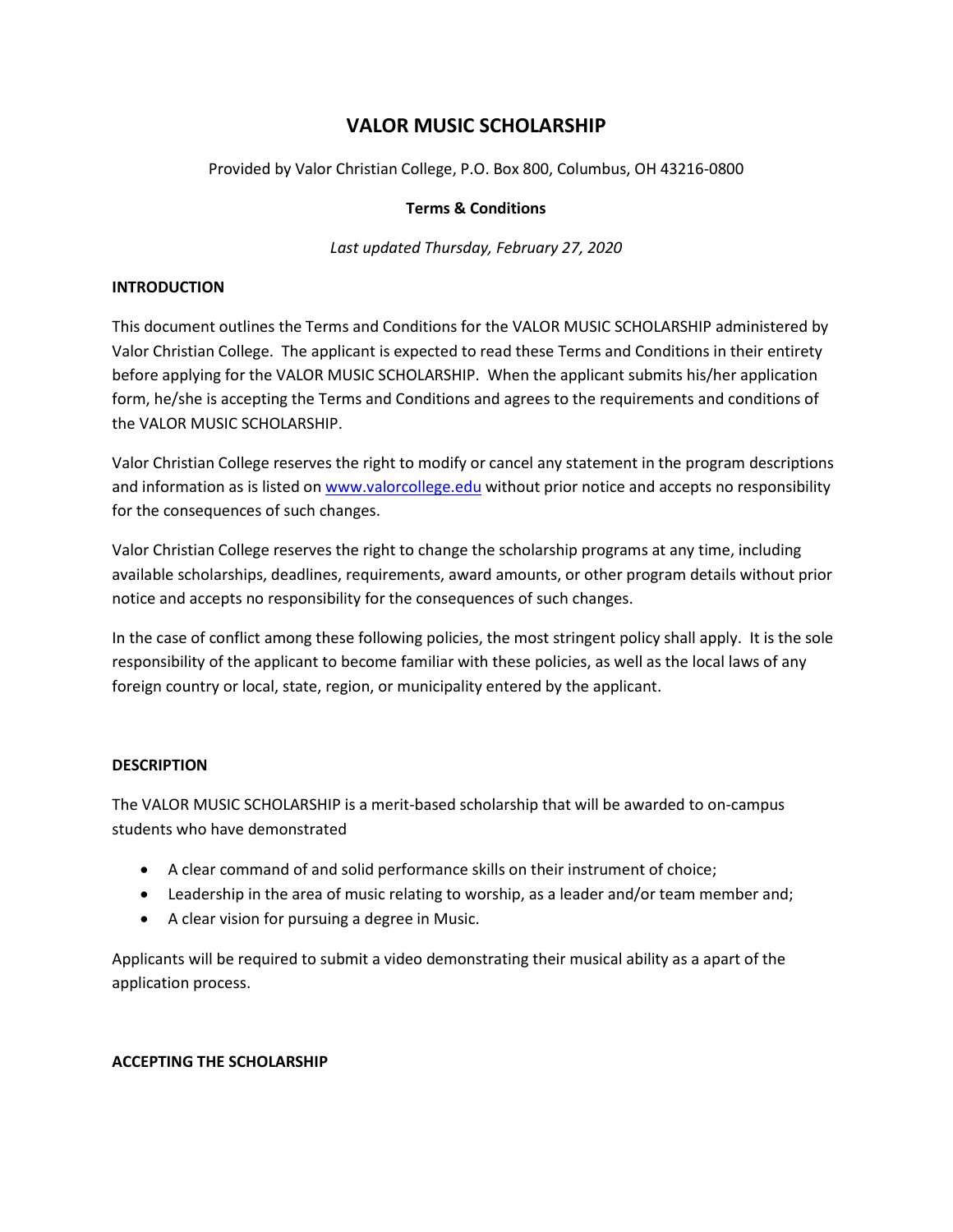The applicant's VALOR MUSIC SCHOLARSHIP offer letter outlines how to accept, reject, or defer (in select cases only) the scholarship. If the applicant does not respond to the scholarship offer by the date outlined in the offer letter, his/her scholarship will be rescinded.

### **CORRESPONDENCE**

All hardcopy correspondence during the application process will be sent to the permanent mailing address listed on the applicant's scholarship application. Applicants must provide the correct address and inform Valor Christian College of any subsequent changes in name or address details by submitting the information via email to [info@valorcollege.edu.](mailto:info@valorcollege.edu)

Scholarship winners and drawing winners will be contacted by FedEx or U.S. Mail, or by phone or e-mail within six weeks of the scholarship application deadlines. If winners do not reply by the date specified in the FedEx or U.S. Mail package, or by e-mail or by phone as outlined in those communications, Valor Christian College reserves the right not to award the scholarship to the winner, and to award the scholarship to another applicant or to redistribute the scholarship award dollars as it sees fit.

#### **DISBURSEMENT OF FUNDS**

The scholarship proceeds will be remitted directly to Valor Christian College to be applied to the recipient's Valor Tuition Account, in an amount **not to exceed one-hundred percent (100%) of the applicant's first year final net tuition charges**, once all conditions, criteria, and requirements are confirmed to have been met satisfactorily.

#### **CONDITIONS AND CRITERIA**

- 1. In order to apply, the applicant must be over the age of 16 by the time that he/she would receive the scholarship award.
- 2. The applicant must have plans to learn/study, intern or volunteer at Valor Christian College via the on-campus program.
- 3. Applicants are eligible to receive the VALOR MUSIC SCHOLARSHIP once.
- 4. Applicants must apply using their real name.
- 5. Applicants must provide their real mailing address.
- 6. Applicants must provide their real phone number, where requested.
- 7. Applicants must provide their real email address, where requested.
- 8. Applicants must not be a current or former student of Valor Christian College as of the submission of their VALOR MUSIC SCHOLARSHIP application/entry.
- 9. Scholarship is only valid for the Spring and Fall semesters.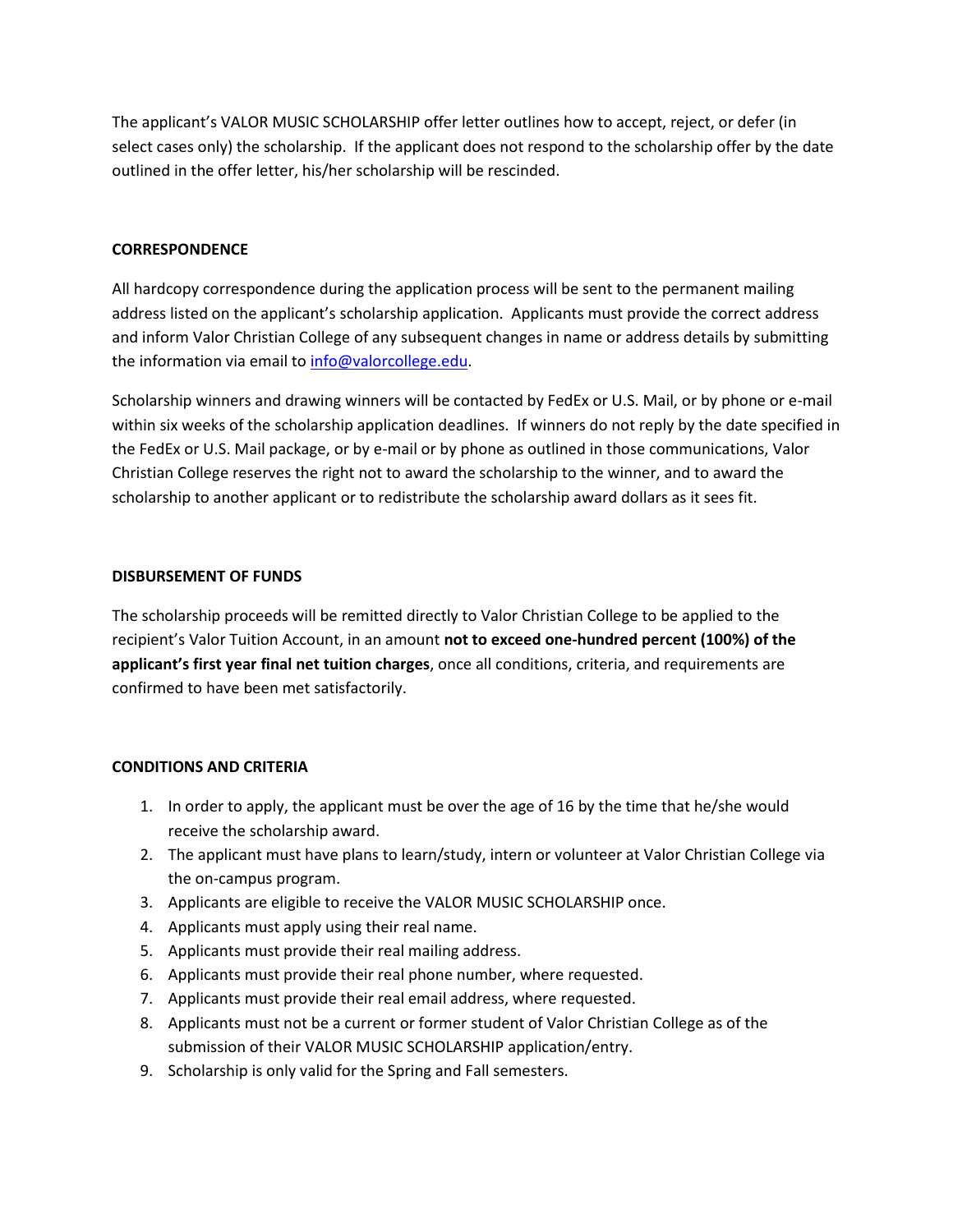- 10. The VALOR MUSIC SCHOLARSHIP Committee reserves the right to confirm any detail or plans of any VALOR MUSIC SCHOLARSHIP recipient as described on the application form.
- 11. Scholarship recipients will be required to submit a current photo and submit a publicity release granting Valor Christian College permission to use their name and photo likeness for any marketing, promotional, or informational websites, listings, or communications.
- 12. In order to ensure a fair and equitable selection process, Valor Christian College and/or its designated third-party scholarship-selection service have sole discretion in selecting scholarship recipients.
- 13. The total amount of aid received from federal, state, institutional and other sources may not exceed the Valor Christian College established cost of tuition or attendance. Therefore, scholarship award amounts may be subject to reduction.
- 14. Unless explicit permission is granted in-writing, the VALOR MUSIC SCHOLARSHIP cannot be received, awarded, or utilized by any applicant in combination with any other scholarship offered by Valor Christian College or World Harvest Church, including but not limited to the World Changer Scholarship, City Harvest Network Scholarship, Ellen Parsley Scholarship, etc.
- 15. Applicants who are not awarded the VALOR MUSIC SCHOLARSHIP will be considered for a World Changer Scholarship.

# **REQUIREMENTS FOR SCHOLARSHIP WINNERS**

- 1. Return a completed scholarship acceptance form by the given deadline. The VALOR MUSIC SCHOLARSHIP Committee at Valor Christian College reserves the right to withdraw the offer of a scholarship if it is not accepted by the given deadline.
- 2. Meet any conditions attached to their offer, whether academic or otherwise.
- 3. Thoroughly complete the application process of Valor Christian College, and upon acceptance, enroll and attend Valor Christian College **by the Fall 2020 semester, which begins August 2020**, as a "full-time" student as defined by Valor Christian College.
- 4. Seek permissions and obtain consent from Valor Christian College before making any changes to applicant's program of study. Note that approval is not guaranteed. Where changes are made without prior approval, Valor Christian College reserves the right to withdraw the scholarship and recipients may be required to repay the scholarship in full.
- 5. Inform Valor Christian College of any other scholarship/sponsorship currently held, or awarded at a later date. The VALOR MUSIC SCHOLARSHIP may be adjusted or withdrawn if other sources of funding have been awarded and is not available as a cash alternative.
- 6. As a representative of Valor Christian College, recipients are required to pay all outstanding tuition fees to Valor Christian College by their deadlines as detailed by the published Tuition Fees catalog. Non-payment of fees may result in the scholarship award being withdrawn and full fees being charged to the student.
- 7. Repay the scholarship amount, pro-rata, if they withdraw from enrollment before the completion of the school-year in which the award was applied.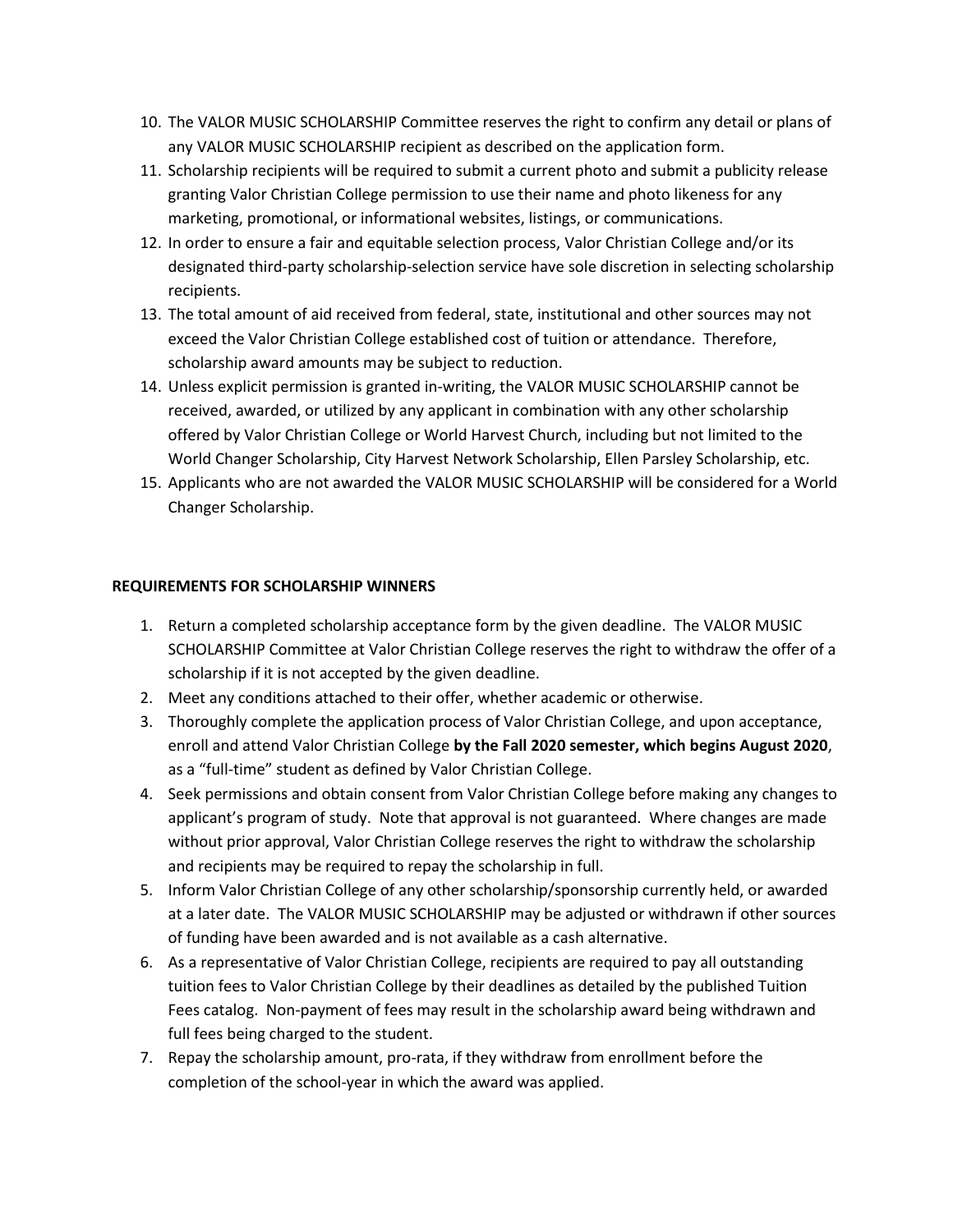#### **REQUIREMENTS TO MAINTAIN THE SCHOLARSHIP**

- 1. Students must demonstrate strong academic performance each semester.
- 2. Students must have demonstrated leadership in music as a leader and team member.
- 3. Students must maintain a strong record of serving in ministry.

#### **DEADLINE AND SELECTION**

Selections from among the applicants/entrants will be evaluated and chosen by the VALOR MUSIC SCHOLARSHIP Committee as outlined by Valor Christian College. Applications will be considered eligible if they meet all the conditions and requirements, and will be accepted **beginning February 1, 2020 through March 1, 2020**.

#### **GROUNDS FOR TERMINATION**

- 1. Valor Christian College is not responsible for canceled programs, canceled flights, or any other instance in which the recipient's intended travel does not or cannot take place. Valor Christian College reserves the right to revoke the scholarship in the case that the recipient does not thoroughly complete the application process, become accepted by Valor Christian College, and enroll and attend Valor Christian College **by the Fall 2020 semester**.
- 2. All awardees are expected to follow standards of conduct while representing Valor Christian College as a scholarship recipient. Failure to do so may result in the revocation of the scholarship.
- 3. Recipients who do not follow the above Conditions and Criteria may have their scholarship revoked.
- 4. Termination may result in the applicant repaying the full scholarship award to Valor Christian College.

#### **GRIEVANCES AND APPEALS**

Applicants may lodge complaints about academic and/or administrative matters to the VALOR MUSIC SCHOLARSHIP Committee by emailing [info@valorcollege.edu.](mailto:info@valorcollege.edu)

#### **PRIVACY**

Applying for the VALOR MUSIC SCHOLARSHIP gives Valor Christian College the right to share all information about the applicant as provided on the application form or known by Valor Christian College